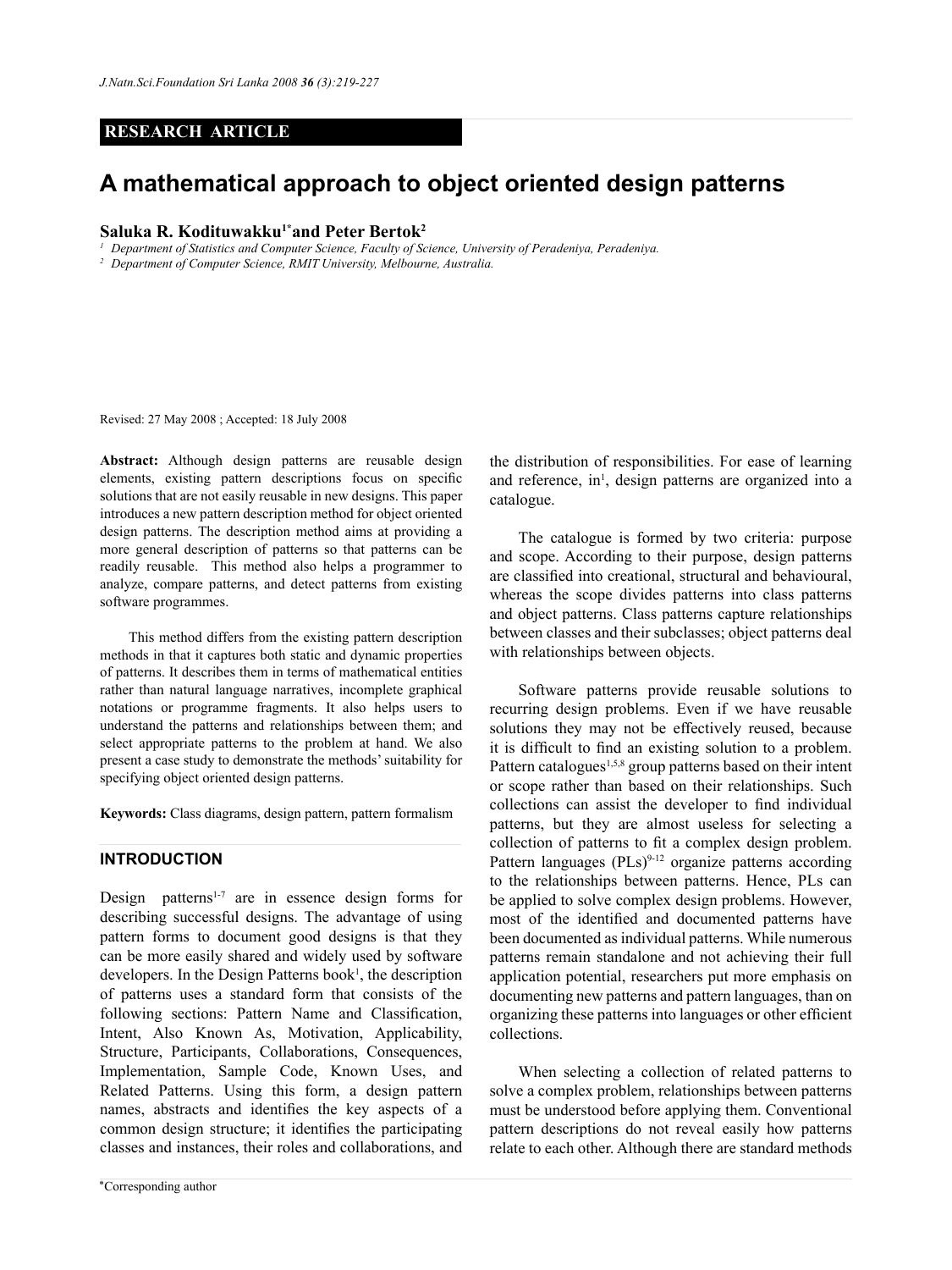for documenting object oriented designs, pattern authors do not use them in their full potential to specify patterns. For instance, Unified Modeling Language (UML)13-15 provides a collection of modeling languages that facilitate specifying static and dynamic properties of object oriented designs. However most of the traditional patterns are described by means of class diagrams, program fragments and natural language narratives. State diagrams, collaboration diagrams and interaction diagrams are not used by many of the pattern authors. Therefore, the traditional descriptions are informal and sometimes difficult to understand. As a result users encounter problems in understanding patterns as well as the relationships among patterns. Even though the UML could successfully be used to provide standard description of object oriented design patterns researchers have attempted to provide formal methods rather than using UML like standards for pattern descriptions.

Pattern formalisms have been seen as a better solution, but the proposed approaches<sup>16-25</sup> still fail because less emphasis has been put on understanding and identification of relationships between patterns. In order to assist developers to find suitable patterns quickly and easily, it is necessary to introduce new pattern descriptions or new patterns classification and organization approaches that are not subject to these limitations.

Since the publication of the Design Patterns book<sup>1</sup>, some research effort has been made to find a better description and organization of design patterns and to facilitate a more effective use of patterns. Some researchers have found Gang of Four (GOF's) pattern description informal and ambiguous and have proposed various formal descriptions. However, these formalisms fail to address the problem successfully. In this paper, we propose an approach based on mathematical concepts by extending the relations proposed in<sup>19</sup>. This extended set of mathematical relations facilitates the description of all structural and behavioural components of patterns. Analyzing and comparing these relations can also identify relationships such as Uses, Refines and Variants.

The rest of the paper is organized as follows. Section 2 describes existing formal approaches, their advantages and disadvantages. Section 3 summarizes the basic abstractions related to object oriented design. It also explains the mathematical concepts used and the relationships between those concepts. Section 4 shows how design abstractions are combined to form patterns, and formal description of design patterns. Section 5 presents a case study that demonstrates the applicability of the proposed methods. Section 6 presents the conclusions.

An approach for formalizing patterns based on the temporal logic of actions has been proposed<sup>22</sup>. In this approach, each pattern is formalized as units of modularity. A pattern is formalized as a behavioral layer introducing slices of objects that resemble program slices. In this specification, three concepts, specified as Classes, Relations and Actions, are used to specify patterns. Classes and Actions represent the objects and methods involved in the solution structure. Relations are directly derived from the actions. For instance, a method "request" results in an action Request and a relation Requested.

A formal approach to architectural patterns is proposed in<sup>16</sup>. This approach is based on an objectoriented model integrated with a process-oriented method for describing patterns. The proposed approach comprises Abstract Data Views and Abstract Data Objects (ADV/ ADO), specified in specialized scheme language. ADVs and ADOs are substituted into design patterns realization while maintaining a separation between view and object.

A formal specification language for object oriented design pattern is discussed in $18-21,23,24$ . In this language (LePUS), higher order logics are used to specify patterns as mathematical formulae. The fundamental design elements such as classes, methods and inheritance hierarchies, are specified as sets and functional relations between them. Fundamental design elements and relationships between them are specified as predicates. These predicates are combined to specify patterns as mathematical formulae. Each formula was accompanied with a specified visual notation by illustrating the structure of the pattern.

In the classic object model<sup>17</sup> is extended with the concepts of states and layers to support the specification of patterns. A state in this approach is an abstraction of the internal state of the object. The layers encapsulate the objects and intercept messages. The layers are used to represent relationship between objects and are classified into structural relations, behavioural relations and application domain relations. Structural relation types define the structure of a class. Behavioural relation types are used to relate an object to its clients. Behavioural relations restrict the behavior of the class. Application domain relations are used to specify application domain classes.

Almost all the proposed formal approaches specify the relations between objects and methods, but it does not address the relations among methods. LePUS formulae<sup>18</sup> address most of static and dynamic properties of design patterns. However, complex mathematical expressions make it difficult to understand. This specification is not sufficient for describing some restrictions. For instance,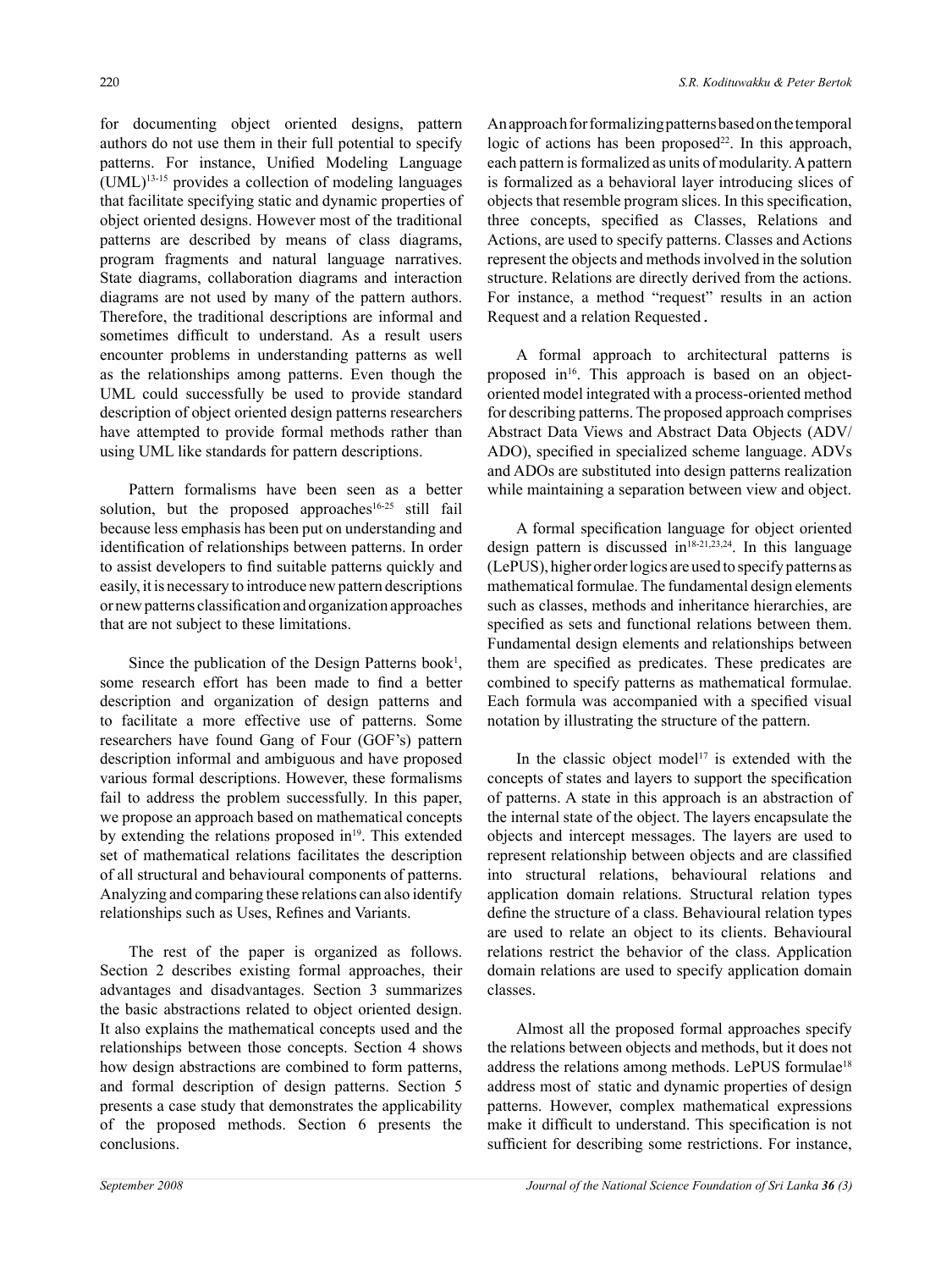this approach facilitates the specification of method invocations, but does not enable the description of restricted method invocation. Furthermore, mathematical relations used in this specification are not sufficient for detecting relationships such as Variants and May-Use.

The ADV/ADO approach<sup>16</sup> describes fundamental design constructs as algorithms. Since such descriptions are difficult to compare, this method does not help users to identify relationships between design patterns. In our description, patterns' participants and their collaborations are specified in terms of mathematical entities. Since mathematical entities can easily be analyzed and compared, the proposed method assists users to compare properties of patterns and hence to identify relationships between patterns.

The expressiveness of <sup>17</sup> specification language is demonstrated by phrasing constraints of the pertaining objects. His work restricts rules to the scope of a single object at a time, thereby serving only a limited number of cases where no higher-level perspective is incorporated in the design patterns. In addition, this approach primarily focuses on the implementation of design patterns rather than formal representation of patterns.

#### **methods and Materials**

The use of standard modeling methods such as UML could be used to describe the static and dynamic properties of object oriented designs. Even if such descriptions are complete there is no uniformity. In other words, static properties and dynamic properties could be described by means of different modeling languages. For instance class diagrams and interaction diagrams are completely different. So we attempted to describe the solution section of object oriented design patterns in uniform manner. In order to provide unambiguous and uniform description, we describe the structure of object oriented design patterns in terms of mathematical entities: sets and relations. The set of relations used in describing patterns is an extension of the relations proposed in $18$ .

*Pattern elements and description primitives*: The solution structure of an object oriented design pattern can be abstracted as follows. The pattern's participants are entities such as classes, functions or methods and attributes, and collections of them. The pattern's collaborations describe how participants work together to solve the expected task. The structure of the solution describes the relationships (inheritance, aggregation etc.) between the participants.

*Participants and collaborations*: A pattern's participants are the fundamental design components on one hand and their responsibilities on the other. Usually, participants include classes, objects, methods and attributes. For example, participants of a pattern may contain a collection of classes and a collection of methods defined on those classes. In this way, a pattern's participants can be viewed as a collection of sets. These elements often have a particular property. For instance, a collection of classes derived from a particular abstract class and a collection of methods with identical signatures redefined in a set of classes is common between  $GOF<sup>1</sup>$  and other closely related patterns<sup>5</sup>. On the other hand, a uniform set is a collection of entities, called members that have a particular property. Thus, uniform sets enable the description of participants.

Additionally, higher order sets such as a collection of hierarchies whose objects are produced by a set of methods and a set of sets of methods redefined in a set of classes are also common among design patterns. In order to describe these collections of design entities, a set of first order and higher order uniform sets given in Table 1 are defined.

Associations between participants describe the organization of pattern's participants: their relationships and collaborations. Relationships describe how participants relate to each other and collaborations describe the way participants interact with each other. For example, relationships such as inheritance and aggregation are often used in pattern descriptions. Usually such relationships exist between two sets of classes or objects. Interactions between objects, between

**Table 1**: Sets in object oriented designs

| Set            | Description                                                          |
|----------------|----------------------------------------------------------------------|
| P              | the domain of participants; includes classes, methods and attributes |
| C              | the domain of classes; it is a subset of P                           |
| M              | the domain of methods; it is also a subset of P                      |
| H              | the domain of class hierarchies                                      |
| $2^{\circ}$    | the domain of sets of classes                                        |
| $2^{\text{H}}$ | the domain of sets of class hierarchies                              |
| $2^{2M}$       | the domain of sets of method families                                |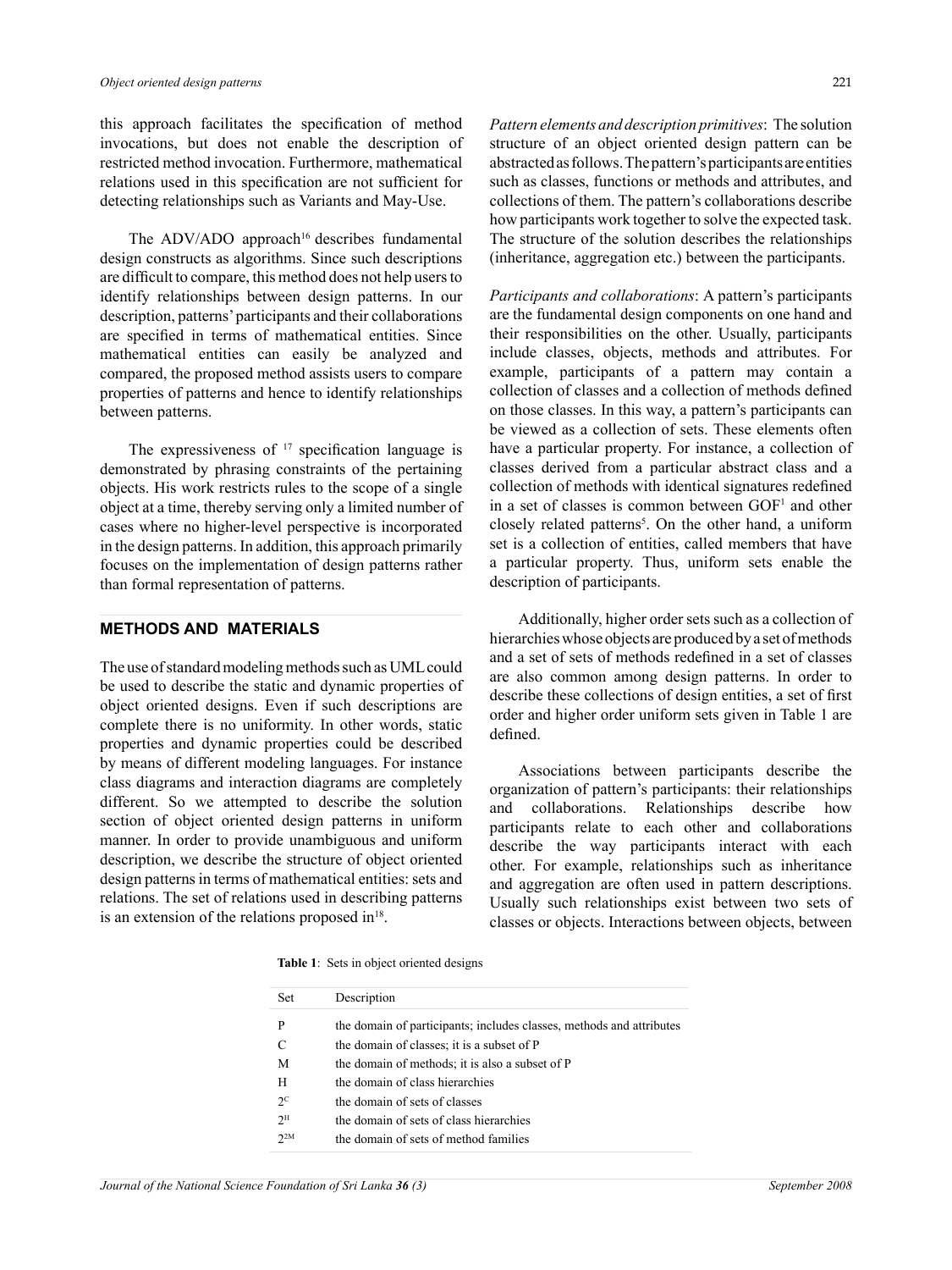methods, and between objects and methods explain how participants interact with each other to carry out the expected task.

*Representation of participants*: Since uniform sets facilitate the description of participants, mathematical relations enables the description of relationships and interactions exist among participants. It is also argued that relationships and interactions between participants can be specified in terms of mathematical relations 18. Furthermore, class and method definitions can also be specified as relations. Unary relations facilitate the description of abstract and concrete classes. Since methods are defined in classes, they can be specified as binary relations. More precisely, definition of participants and their collaborations can be specified as a set of mathematical relations. This section describes how pattern's participants and their collaborations can be described as relations.

*Inheritance relation*: When two sets of classes relate to each other by inheritance, the relationship can be expressed as a binary relation between two sets of classes.

# **Definition**

*'Inheritance*:  $A \times B'$  indicates that class B inherits from class A.

*Inheritance* relation is described with the base class and subclass in the following way: *Inheritance (base-class-name, sub-class-name)*

Note that the *Inheritance* relation is sufficient to specify both single and multiple inheritance. Multiple inheritance can be represented as a set of Inheritance relations.

*Reference relation*: The relationship between container class and contained objects can be expressed as a binary relation between two sets of classes.

# **Definition**

'*ReferenceTo*:  $C_r \times C_d$  indicates that class  $C_r$  maintains a reference to class  $C_d$ . In other words, class  $C_r$  defines a member whose type is a reference to an instance of class  $C_{d}$ .

The *Reference To* relation can be used to describe the relationship between a container class and a single contained class. When a single container class contains many contained classes, these reference relations can be expressed as a collection of *ReferenceTo* relations. To make our description more concise, we define a single relation to express these reference relations.

## **Definition**

'*ReferenceToMany*:  $C_r \times C_d$ ' indicates that class  $C_r$ maintains references to a set of classes  $C_d$ .

*Reference To* and *ReferenceToMany* relations are described with the container class and contained class in the following way:

*ReferenceTo(container-class-name, contained-class-na me)*  and *ReferenceToMany (container-class-name, a set of contained-class-names).*

*Abstract class as a relation*: An abstract class can be expressed as a unary relation.

# **Definition**

*'Abstract*: *C'* indicates that the class is an abstract class.

The *Abstract* relation is described with the name of the abstract class in the following way: *Abstract (class-name)*

*Concrete class as a relation*: A concrete class can be expressed as a unary relation.

#### **Definition**

*'ConcreteClass*: *C'* indicates that the class is a concrete class.

When a pattern has a non-abstract class which is not related to any other class by inheritance or reference relation, it is described as *ConcreteClass* relation with its name in the following way:

# *ConcreteClass (class-name)*

*Inheritance class hierarchy as a relation*: Since an inheritance hierarchy consists of root class, an Abstract class, and a set of subclasses, it can be described as a composition of a set of *Inheritance* relations and an *Abstract* relation.

We combine all inheritance relations into a single relation. Whenever a set of classes forms a hierarchy it is specified as a composition of an *Abstract* or *ConcreteClass* relation and *Hierarchy* relations.

# **Definition**

*'Hierarchy*: *H'* indicates that the set of classes forms an inheritance hierarchy.

Inheritance class hierarchy is described with its root and leaves in the following way: *Hierarchy (concrete-class-names),*

*Abstract (root-class-name)*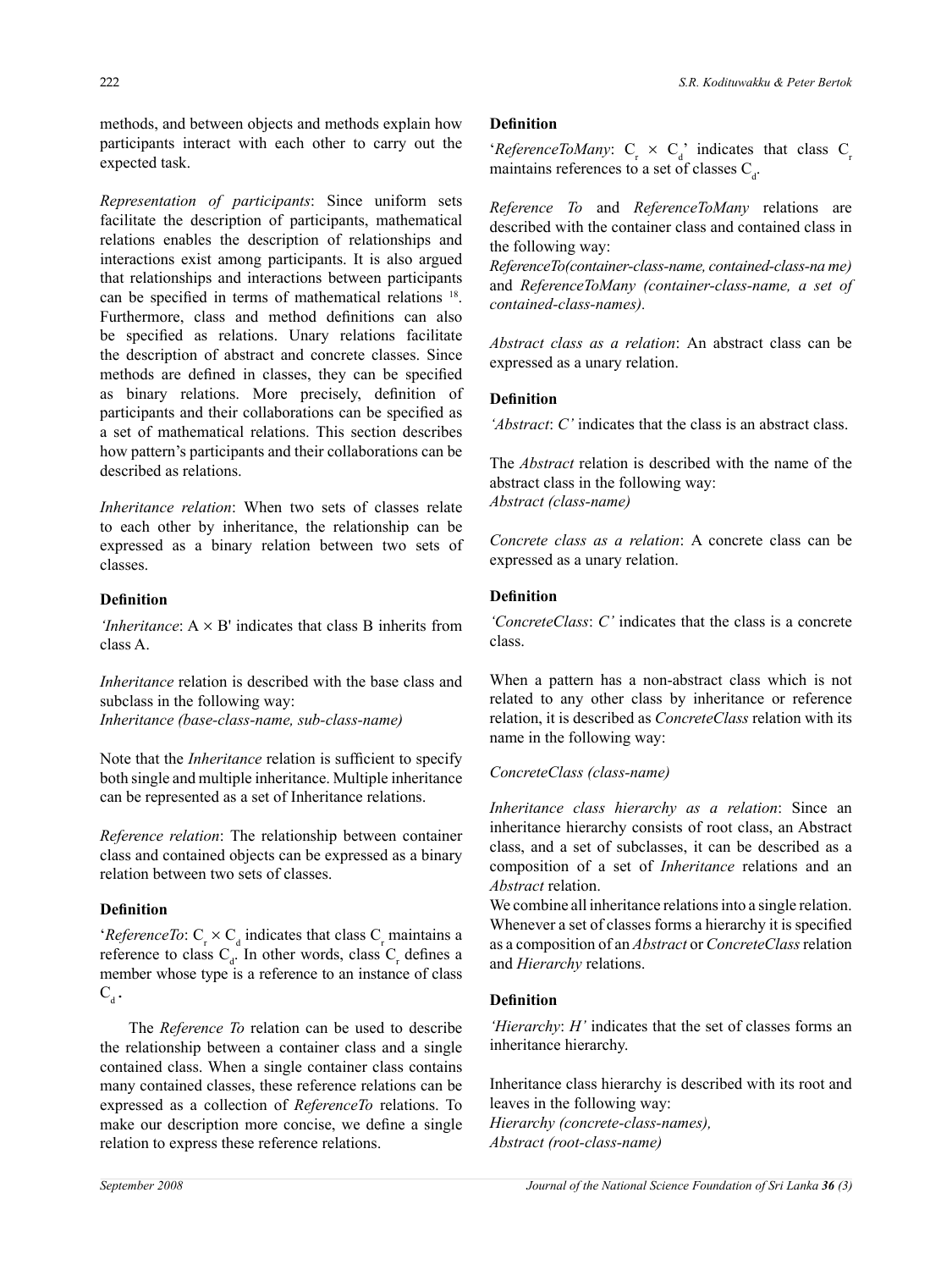*Shared method as a relation*: When an inheritance hierarchy, or a set of classes, defines a method with a signature and provides different implementations, this can be expressed as a binary relation between a set of methods and a set of classes.

## **Definition**

*'SharedMethod*: *M × H'* indicates that method M is shared by the classes in hierarchy H.

A shared method is described with the method and the set of classes in the following way: *Shared-Method (method-name, class-names)*

*Method definitions as relation*s: When a method is defined in a concrete class, the relationship between the class and the method can be expressed as a binary relation.

# **Definition**

*MethodOf:*  $M \times C'$  indicates that method M is defined in class C.

*MethodOf* relation is described with the method name and the class name in the following way: *MethodOf (method-name, class-name)*

*Arguments of a method as a relation*: When a method has a parameter that is an instance of another class, the relationship between the method and the argument object can be expressed as a relation. If the method takes more than one parameter, it is necessary to specify the order of parameters. The relationships in such cases are defined as relations between three sets: set of methods, set of classes and the set of natural numbers. The set of natural numbers is used to specify the order of arguments such as 1<sup>st</sup>, 2<sup>nd</sup> and so on.

#### **Definition**

*'Argument*:  $N \times M \times C'$  indicates that method M takes an instance of class C as its n<sup>th</sup> (n  $\in$  N) argument.

An *Argument* relation is described with the method, the argument-object and the position of the argument in the argument-list in the following way:

*Argument (argument-number, method-name, argumentobject),* where argument-number indicates the position of the argument (first, second and so on).

*MethodInvocation relation*: When a method invokes another method, that interaction can be expressed as a binary relation between two sets of methods.

# **Definition**

'*MethodInvocation*:  $M_s \times M_t$ ' indicates that method  $M_s$ invokes method  $M_t$ .

*MethodInvocation* relation is described with the callingmethod and the called-method in the following way: *MethodInvocation (calling-method-name, called-method - name*)

*Forwarding relation*: When a particular method calls another method-and passes its arguments to the called method; the Method Invocation relation does not address the relationship between arguments of the two methods. This type of method invocation has to be expressed as a separate binary relation.

#### **Definition**'

*'Forwarding*:  $M_s \times M_t$ ': indicates that method  $M_s$  invokes method  $M<sub>t</sub>$  and the actual arguments in the invocation expression are the arguments defined for  $M<sub>s</sub>$ .

The *Forwarding* relation is described with the callingmethod and the called-method in the following way: *Forwarding (calling-method-name, called-method-name)*

*PreventInvocation relation*: When a method is implemented to invoke another method or to prevent such an invocation, the *MethodInvocation* relation is not sufficient to describe that interaction. In order to describe such restrictions, we combine the *MethodInvocation* relation with the *PreventInvocation* relation. The *PreventInvocation* specifies that a method does not allow the invocation of another method.

# **Definition**

*'PreventInvocation:*  $C \times M_1 \times M_2$ ' indicates that the method  $M<sub>1</sub>$  defined in class C prevent an invocation of method  $M<sub>2</sub>$ .

The *PreventInvocation* relation is described with names of the methods and the class that contains the calling method in the following way:

*PreventInvocation (class-name, calling-method-name, called-method-name)*

*Creation relation*: Object creation can be expressed as a binary relation between a set of methods and a set of classes.

# **Definition**

*'Creation*:  $M \times C'$  indicates that method M creates instances of class C.

*Creation* relation is described with the method and type of the object to be created in the following way: *Creation (method-name, type-of-object)* 

*Return type relation*: When a method returns instances of a class as its return type, the relationship between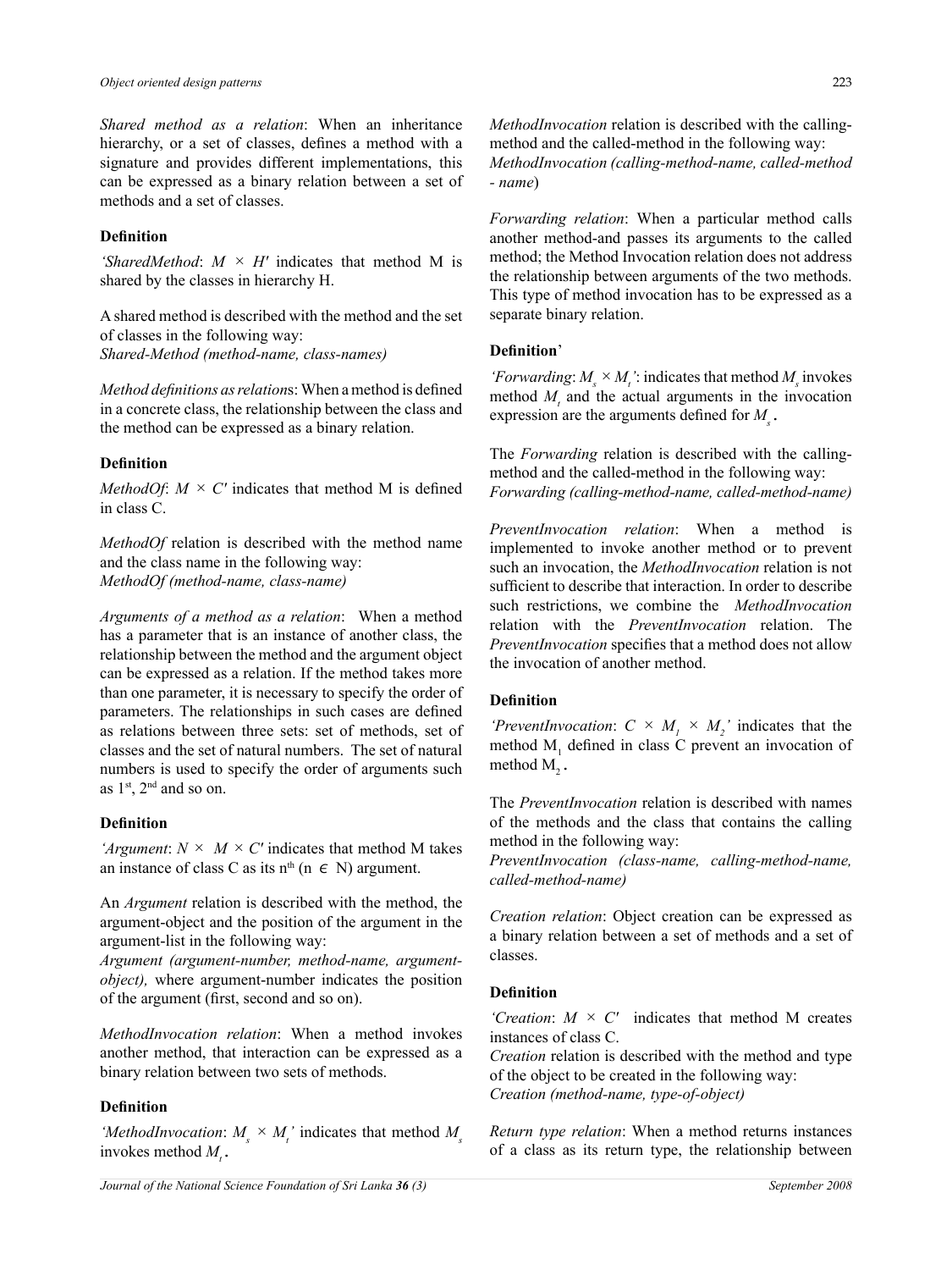the method and the object returned can be expressed as a binary relation between a set of methods and a set of classes.

#### **Definition**

*'Return-Type*: *M × C'* indicates that method M returns an instance of class C.

*Return-Type* relation is described with the method and type of the returned object in the following way: *Return-Type (method-name, type-of-object)*

*Production relation*: When a method creates and returns instances of a class, this can be expressed as a combination of the *Creation* and *Return Type* relations.

We combine the two relations into a single binary relation.

## **Definition**

*'Production: M × C'* indicates that method M creates and returns an instance of class C.

*Production* relation is described with the method and type of the produced object in the following way: *Production (method-name, type-of-object)*

*Assignment relation*: When a class maintains a reference to another class, one of its methods initializes or assigns value (object) to the reference variable.

The collaboration between two classes and the method can be expressed as a relation between a set of methods and two sets of classes.

#### **Definition**

'Assignment:  $M \times C_r \times C_d$ ' indicates that method M defined in class  $C_r$  assigns an instance of class  $C_d$  to an instance variable that is a reference to class  $C_d$ .

*Assignment* relation is described with the two classes and the method in the following way:

*Assignment (method-name, container-class, containedclass)*

**Note**: If any of the binary relation is a one-to-one relation, it is specified as  $R^{\text{A}(1-1)(S_1, S_2)}$ . In other words,  $R^{\wedge (1-1)(S_1, S_2)}$  specifies that relation R between sets  $S_1$  and  $S_2$  is bijective.

*A formal description of patterns*: In the previous section, we described the pattern elements and descriptive primitives, and the corresponding mathematical relations. These fundamental building blocks and relations occur repeatedly across solution structures of object oriented design patterns. For example, a class may know of another class *via* an interface (abstract class) or a message received may be delegated to a component object for detailed processing. These fundamental building blocks are combined in various ways when documenting different design patterns. After explaining how design abstractions can be described as relations, the next step is to combine these relations into a simple and unambiguous formal description: patterns will be specified as composition of design abstractions.

In our formal description of patterns, each description stands for the complete and final specification of the solution section of a single design pattern. A formal description of this kind consists of some or all of the sets and relations discussed in the previous section. The description of a pattern has the following form:

**Pattern-name**  $(p_1, p_2, ..., p_k)$ {  $R_1(p_1, p_2, ..., p_k),$  $R_2(p_1, p_2, ..., p_k),$  $R_3(p_1, p_2, ..., p_k),$ ………………… ……………………  $R_n (p_1, p_2, ..., p_k),$ }

In the above specification,  $(p_1, p_2, ..., p_k)$  represent a set of fundamental building blocks that describe the pattern's participants, i.e. hierarchies, classes, methods and so on.  $R_1, R_2, \ldots, R_n$  represent the relations and interactions between the participants described in page 229.

#### **Case study: applying the methodology to GOF patterns**

In order to illustrate the applicability of our methodology, it is applied to two patterns, Observer and Adapter, selected from the GOF catalogue. This section presents the description of the Observer and Adapter patterns. Due to the limited space, only the Observer pattern is discussed in detail.

#### **Description of the observer pattern**

*Intent*: The Observer pattern<sup>1</sup> defines a dependency between a subject and a number of observer objects such that whenever the subject changes state, all the observers are notified of the change and can take appropriate action.

A subject can have any number of observers. The subject maintains a reference to each of its observes so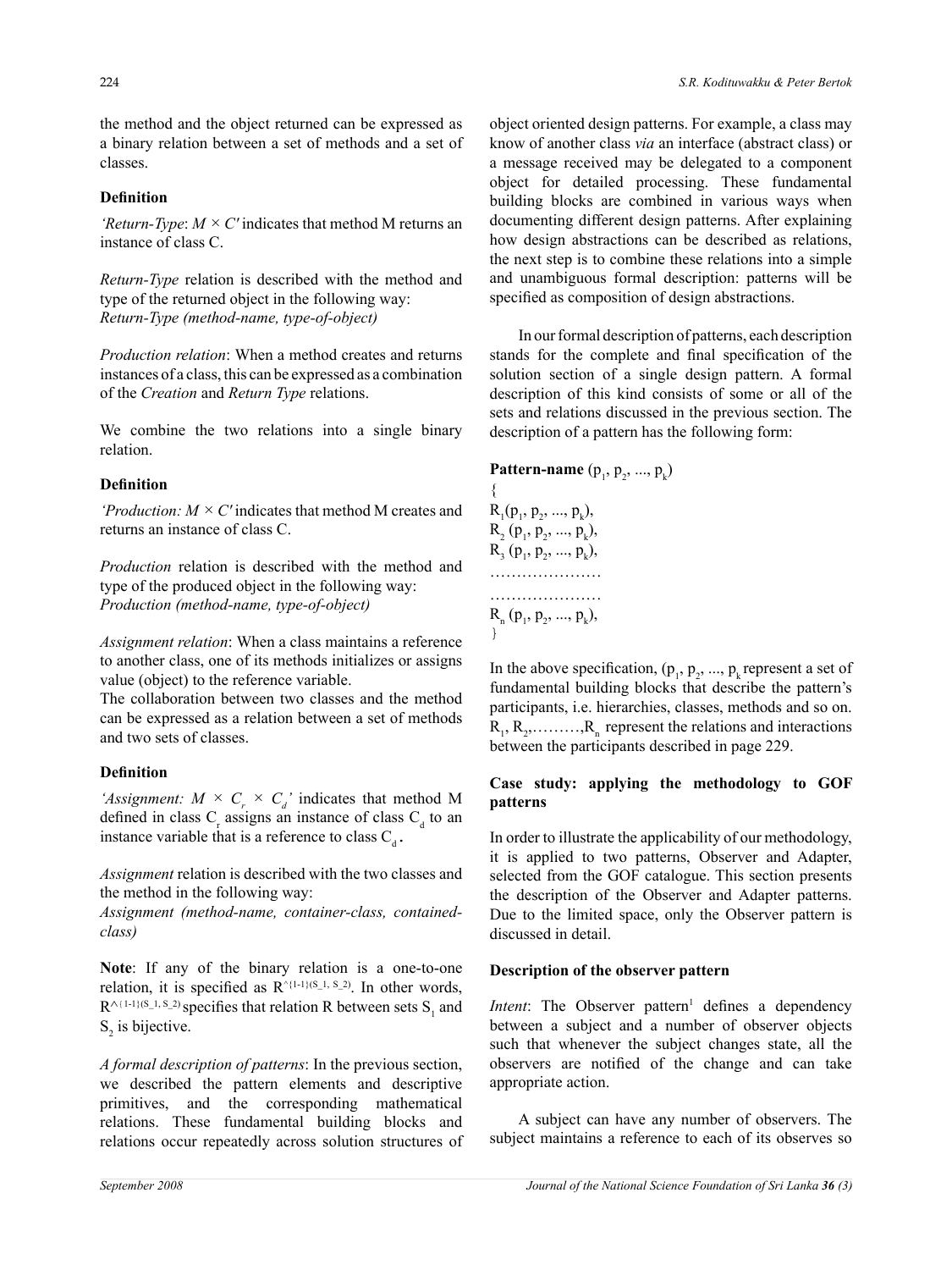it can send notifications to all its observers. Once an observer is notified about a change of state, it queries the subject for information and updates its state to become consistent with that of the subject. In order to query from the subject, each observer maintains a reference to its subject. Subjects and observers implement the notify/ update protocol to keep the state consistent.

Observer structure contains a hierarchy of observers and subjects. Each subject and its observers defines a collection of methods. These sets of classes and methods are specified as sets in the following way.

# *Observers*∊H; *Subject, ConcreteSubject*∊C

*attach, detach, notify, getState, setState, update*∊2M A collection of observers is designed as a hierarchy. The abstract class observer defines the common interface for updating the state. The ConcreteObservers implement the observer interface for querying and updating. All observers define a method update () with the same signature but may provide different implementations. This means that update () method is shared by all observers. The inheritance hierarchy and its shared methods can be described with (*Hierarchy, Abstract*) and *Shared-Method* relations.

# *Hierarchy*(*Observers*)*; Abstract*(*Observer*) *Shared-Method(update, Observers)*

In order to observe its observers, each subject defines an interface for attaching and detaching observers. Additionally, the interface contains a method for change of state notification: whenever a subject changes its state it has to update its state and to provide information about the new state. Concrete Subject is derived from the subject and it extends the subject's interface to update its state and to answer queries from its observers. This means that all subjects share the methods in the subject's interface. Relationships between subjects and concrete subjects are described as an *Inheritance* relation. The shared interface can be specified as a collection of *Shared-Method* relations.

*Inheritance(Subject, ConcreteSubject) Shared-Method(attach, Subjects) Shared-Method(detach, Subjects) Shared-Method(notify, Subjects) Shared-Method(getState, ConcreteSubjects) Shared-Method(setState, ConcreteSubjects)*

The subject maintains references to its observers by defining an instance variable, which is a reference to the observer. The *ReferenceToMany* relation enables the description of this relationship.

#### *ReferenceToMany(Subject, Observers)*

In order to query from its subject, each observer

maintains a reference to its subject. This relationship can be described with the *ReferenceTo* relation.

*ReferenceTo(Observers, ConcreteSubjects)*

The setState () method updates the state and invokes the notify () method to inform its observers about the change of state. In turn the notify () method invokes the update () method of all attached observers. When an observer is notified about the change of state, the update () method invokes getState () to get the new state and uses it to reconcile its state with that of the subject. Interactions between these methods are explained as a set of *Method-Invocation* relations.

*Method-Invocation(setState, notify) Method-Invocation(notify, update) Method-Invocation(update, getState)*

The attach () and detach () methods defined in Subject take observers as the first argument. Similarly, the update () method defined in observer takes a subject as the first argument. The relationships between these methods and objects can be described as *Argument* relations.

*Argument(1, attach, Observers)*

*Argument(1, detach, Observers)*

*Argument(1, update, Subject)*

A subject attaches its observers by assigning observer instances to its reference variables. The interaction is explained as an *Assignment* relation.

*Assignment(attach, Subject, Observers)*

Finally, all these sets and relations can be combined to specify the Observer pattern in the following way.

*Observer (Observers*∊*H, Subject, ConcreteSubject*∊*C, attach, detach, notify* ∊ *2M, getState, setState, update*   $\in 2^M$ *{* 

*Hierarchy(Observers), Abstract(Observer) Inheritance(Subject, ConcreteSubject) Shared-Method(attach, Subjects) Shared-Method(detach, Subjects) Shared-Method(notify, Subjects) Shared-Method(getState, ConcreteSubjects) Shared-Method(update, Observers) Shared-Method(setState, ConcreteSubjects) ReferenceTo(Observers, ConcreteSubject) ReferenceToMany(Subject, Observers) Argument(1, attach, Observers) Argument(1, detach, Observers) Argument(1, update, Subject) Method-Invocation(setState, notify) Method-Invocation(notify, update) Method-Invocation(update, getState) Assignment(attach, Subject, Observers)*

*}* 

Description of the adapter pattern: The Adapter<sup>1</sup> pattern converts the interface of an existing class to another interface that is compatible with the interface of the clients.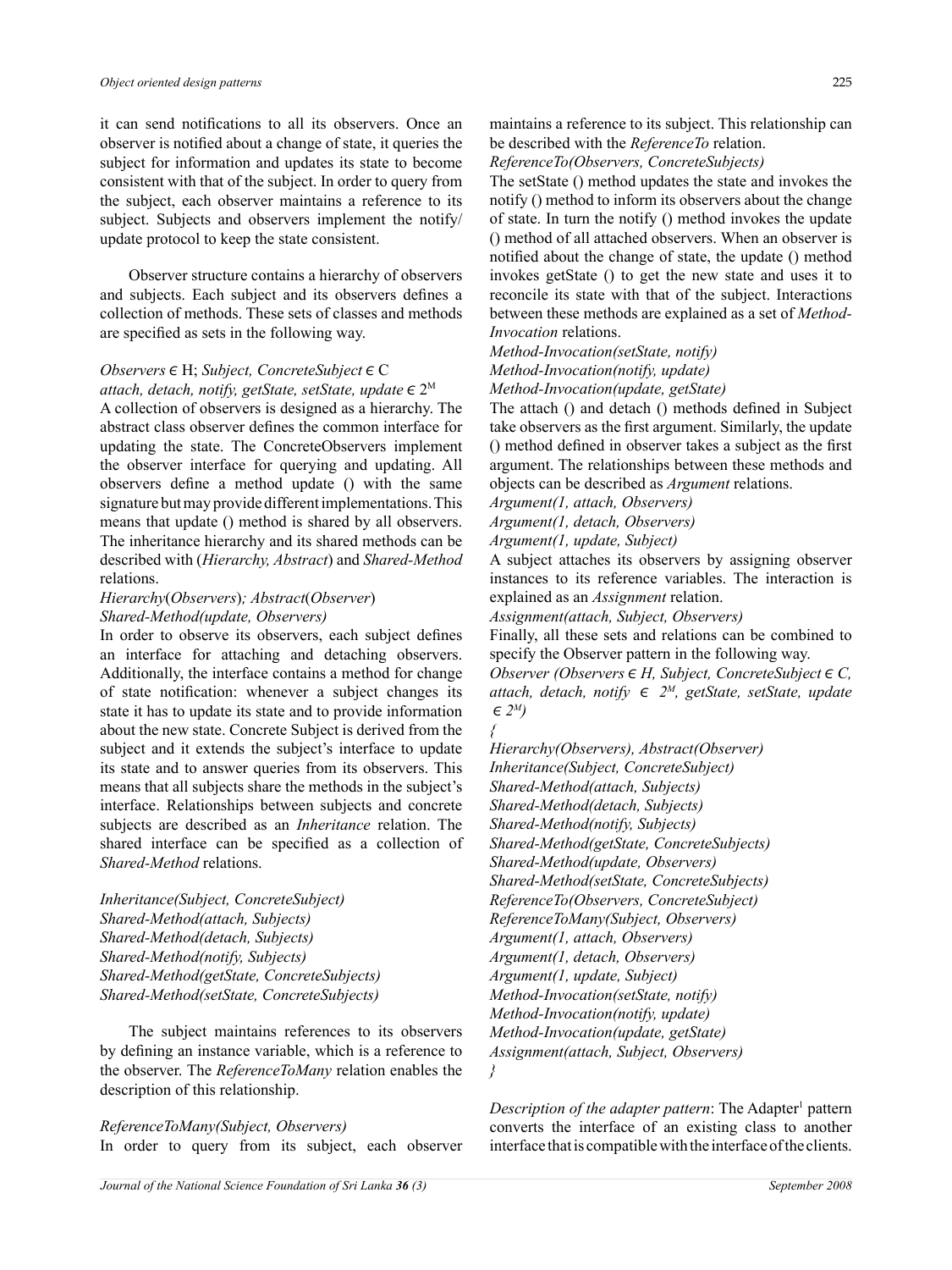This allows the cooperation of classes that otherwise could not do so, due to minor differences between the interface provided and the interface expected. The Adapter pattern provides two alternative solutions, Class Adapter and Object Adapter, for converting interfaces. The formal descriptions of these two solutions are given below.

*Class Adapter(Target, Adapter, Adaptee*∊*C, requestInit, requestFor, specialRequest*∊*2M)*

*{* 

*ConcreteClass(Adapter), ConcreteClass(Adaptee),* 

*Inheritance(Target, Adapter), Inheritance(Adaptee, Adapter),* 

*MethodOf(specialRequest, Adaptee), MethodOf (requestInit, Target),* 

*MethodOf(requestFor, Adapter), MethodInvocation (requestInit, requestFor),* 

*MethodInvocation(requestFor, specialRequest) }*

*Object Adapter (Target, Adapter, Adaptee*∊*C, requestInit, requestFor,* 

 $specilRequest \in 2^M$ ) *{* 

*ConcreteClass(Adapter), ConcreteClass(Adaptee),* 

*Inheritance(Target, Adapter), ReferenceTo(Adapter, Adaptee),* 

*MethodOf(specialRequest, Adaptee), MethodOf (requestInit, Target),* 

*MethodOf(requestFor, Adapter), Method Invocation (requestInit, requestFor),* 

*MethodInvocation(requestFor, specialRequest) }*

# **Explanation**

*Target, Adapter, Adaptee*  $\in$  *C* specifies that the pattern contains three classes. RequestInit, requestFor, specil-Request  $\in 2^M$  specify that the pattern contains a set of sets of methods. The provided interface can be defined as an abstract class or a concrete class. However, the class that converts the interface and the class with the expected interface must be concrete classes. That is described by the *ConcreteClass (Adapter)* and *ConcreteClass (Adaptee)* relations. In case of a Class Adapter, a new class is inherited from the class with the provide interface and class with the expected interface. In other words, multiple inheritance is used to convert the interface of an existing class into the interface that its clients expect. The *Inheritance (Target, Adapter)* and *Inheritance (Adaptee, Adapter)* relations describe this formally. As an alternative, a new class is inherited from the class with the provide interface which maintains a reference to the class with expected interface. The *Inheritance (Target,* 

*Adapter)* and *ReferenceTo (Adapter, Adaptee)* describe the relationships between three classes. This is referred to as Object Adapter. Clients initialize a request with the provided interface, and this request is forwarded to the class with expected interface that carry out the requested task. Each of the three class interfaces can have any number of methods, and the MethodOf *(requestInit, Target), MethodOf (requestFor, Adapter)* and MethodOf *(specialRequest, Adaptee)* relations describe the methods defined in these classes. The methods communicate with each other to carry out the requested task. The *requestInit ()* method passes the request to the adapter class by invoking the *requestFor ()* method. In turn, the *requestFor ()* method invokes the *specialRequest ()* method. *MethodInvocation (requestInit, requestFor)* and *MethodInvocation (requestFor, specialRequest)*relations describe these interactions in our formal description.

# **CONCLUSION**

In this research study we investigated fundamental design constructs in object-oriented designs. Then we investigated an appropriate descriptive form for object oriented design patterns that facilitates the description of static and dynamic properties in a uniform manner. We proposed a new description method for object oriented design patterns. The proposed method specifies patterns in terms of mathematical relations rather than object notations and textual descriptions. The methodology was applied to two well-known patterns and the resultant descriptions are also presented. From the investigation and application of the methodology the following conclusions were made:

Static and dynamic properties of object oriented design patterns can successfully be specified in terms of mathematical relations.

The proposed approach has significant advantages over the other proposed formal approaches as it captures participants and all kinds of interactions.

The method can be used as the basis for developing tools support for patterns. For example, it can be used to detect pattern instances in software systems and to generate automatic codes for patterns.

### **References**

- 1. Gamma E., Helm R., Johnson R. & Vlissides J.M. (1994). *Design Patterns: Elements of Reusable Object Oriented Software*. Addison-Wesley, USA.
- 2. Alexander C. (1979). *The Timeless Way of Building*. Oxford University Press, UK.
- 3. Alexander C., Silverstein M. & Ishikawa S. (1977). *A Pattern Language*. Oxford University Press, UK.